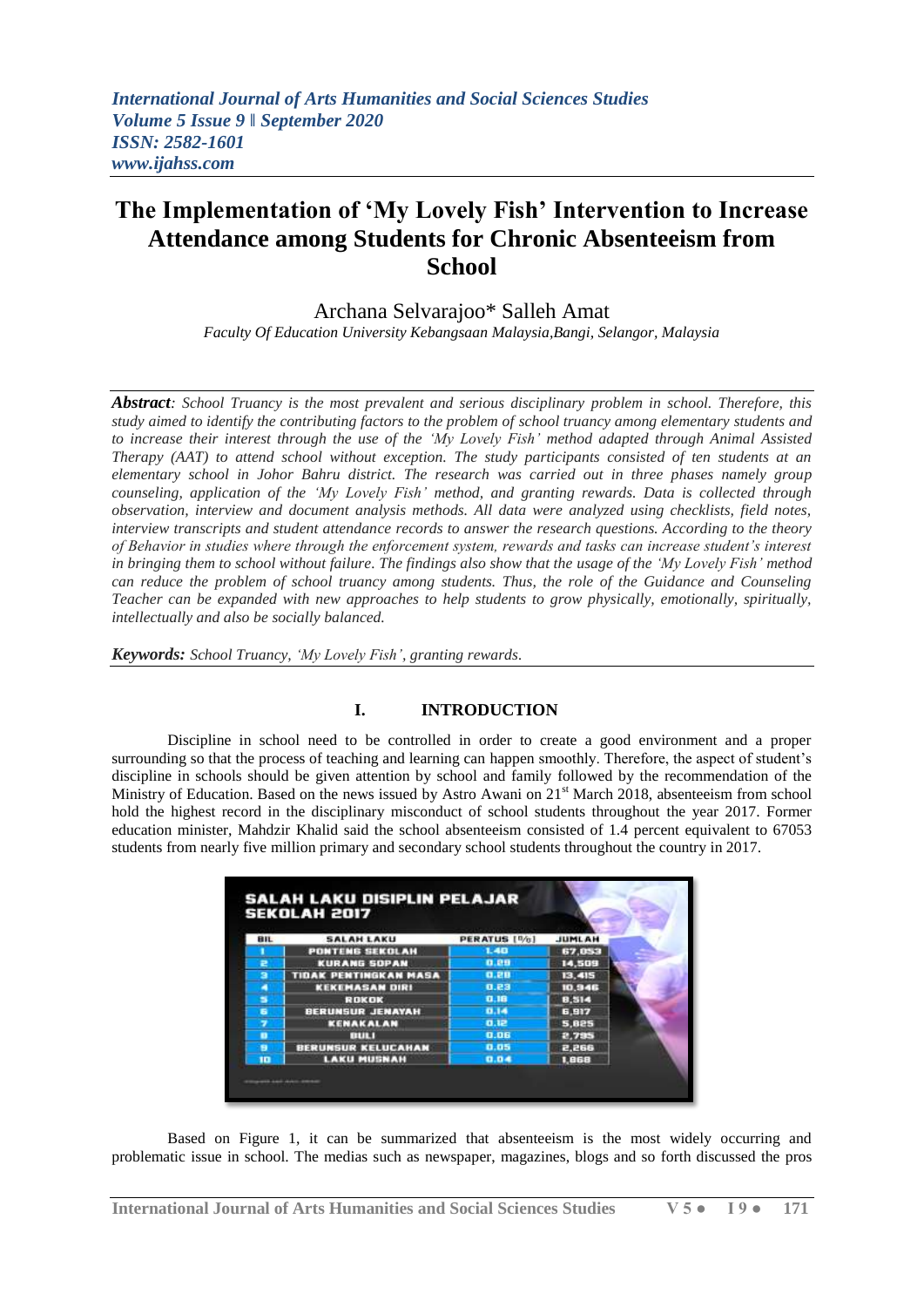and cons of these non-moral activities. However, the Government has been actively involved in analyzing the cause and survival of this polemic occurrence.

Skipping the school is considered breaking school rules and if the student is left to miss the class as to become a practice and habit, it can bring negative impact on the students themselves, their family and school. Furthermore, the conduct will cost student to lose the nature of responsibility, left behind in their studies and the most feared of all, they might be involved with negative activities. (KPM, 1995)

According to the *Kamus Dewan*, 2005:979, skipping school is defined as a run from the responsibility or unauthorized task. According to Ang (2007), skipping the class is defined as absent to school without permission from the headmaster or principal.

According to Abdullah (2004), generally skipping the school is absent from school without a reasonable reason and beyond the knowledge of the parent or guardian. Even so, some are absent but in the knowledge of parents. Skipping is also often associated with issues featuring undisciplined and low moral students. Skipping a school is an old illness that has been rooted since our community identifies the school (Azizi Yahya et.al, 2009). According to Rasidah Omar in Azizi Yahya et.al (2009), the school skipping can be defined as student absences to the school purposely without any reasonable grounds. The time should be populated by acquiring knowledge in the school bench instead of being spent doing unbeneficial activities such as hanging in shopping complexes or recreational centers and entertainment centers.

In this research, an intervention called "My Lovely Fish" was used to increase attendance to school among 10 students whom are categorized under chronic absenteeism. This method is a result of interventions adapted and was innovated through the Animal Assisted Intervention (AAI). AAI or ' Animal Aid intervention ' is a broad term that is now commonly used to describe the use of various animal species in a variety of ways such as therapy, education and activities to benefit people with increased physical, social, emotional or human cognitive function (Victoria, 2017).

Animals are members of the community and humans are being benefitted from them for a variety of reasons such as the source of transportation, food and other products throughout the human history. The latest contribution of animals comes through the form of Animal- Assisted Activities (AAA) and using the animals to assist in human therapy. This are done by observing all form of their behavior and trained activities- Animal Assisted Therapy (AAT) as part of patient's treatment plan.

This method is commonly known as the use of animals in the management of mental health conditions formally referred to as Animal Assisted Therapy (AAT) and is used widely in the West. The most common AAT uses dogs, smaller animals like cats, hamster and fish. The choice of animals depends on its ability to use interactions with specific patients and is mostly divided into domestic animals such as dogs and cats or animal such as horses (Endenburg, 2010).

Various psychological and physiology models have been used to study how the AAT works and how it can be manipulated to produce desired psychological outcomes. One of primordial theories, proposed by Wilson in 1984, is known as the Biophilia hypothesis that  $\ddot{\textbf{t}}$  explains that how the human survival of mankind depends on the signal of the animal to show security or threat (Shatheswaran Rajadesinggi, 2018). In terms of modern psychology, the methods are observed through trained animals such as therapy dogs, able to deliver non-peace signals to highly anxious, confused or compulsive patients. However, this form of therapy can only achieve its goals through the type of psychotherapy based on the condition of the disease itself (Shatheswaran Rajadesinggi, 2018).

AAT is a goal-directed intervention where animals are served as therapeutic purposes by health service professionals who are mastery in this field. It includes the activities incorporating animals in therapy as the motivator or facilitator for the prescribed movement. AAA include "meet-and-greet" activities in which pets trained for the purpose of visitation are brought to the children admitted ward for providing them comfort.(Myat Min, 2016)

AAT is a goal-directed intervention in which an animal is incorporated as an integral part of the clinical health-care treatment process. AAT is delivered or directed by a professional health or human service provider who demonstrates skill and expertise regarding the clinical applications of human animal interactions. (Uyemura, 2018)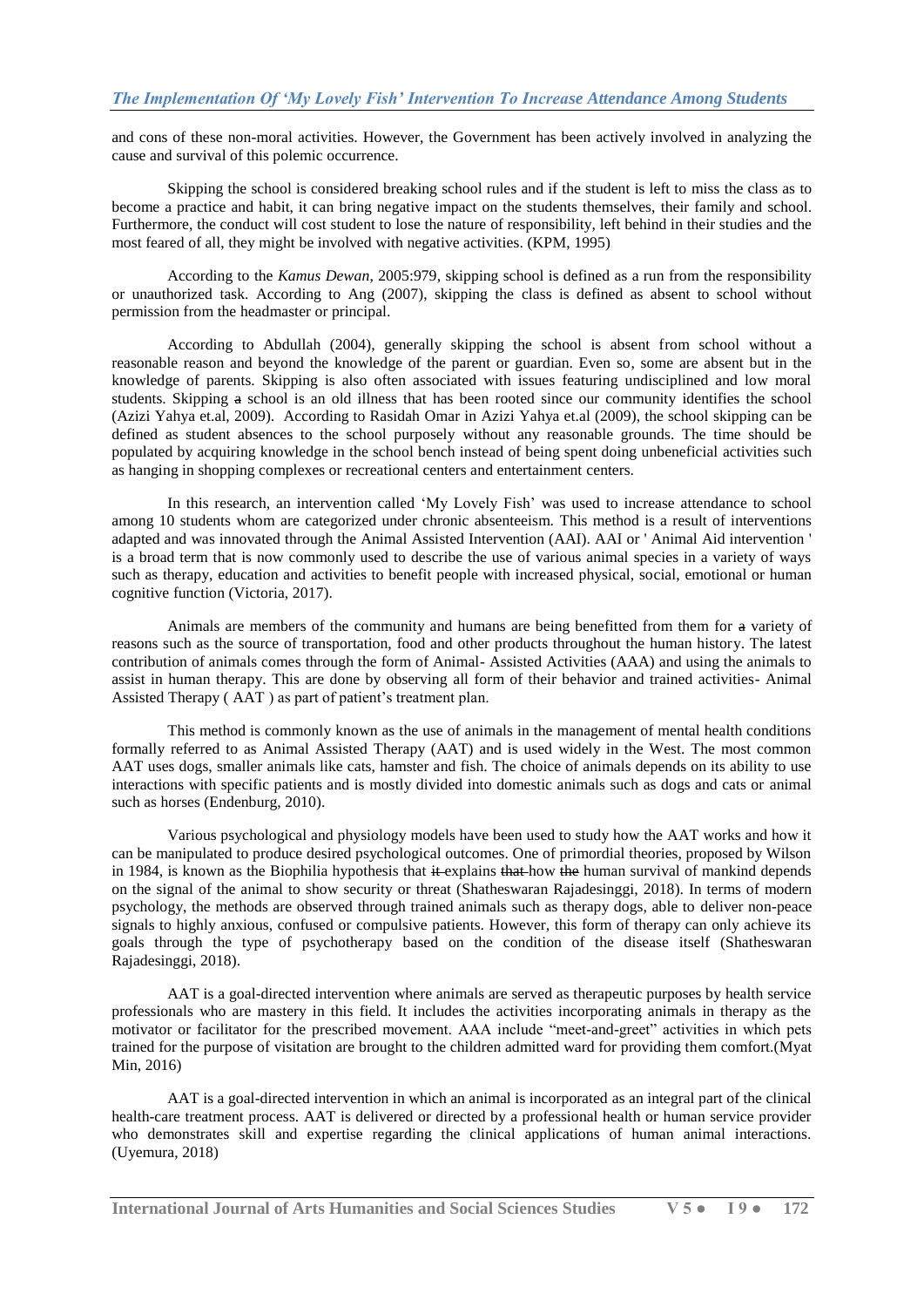In Malaysia, the AAT is more applied in special education, where special needs students that own pets become more manageable when dealing with stress compared to students who do not own pets. Animal therapy is capable of increasing self-confidence, body balance, helps children to focus more on how to reduce muscle cramps. If seen deeper, the animals used are relatively large animals in terms of physical appearance such as horses, dogs, cats and fish. (Farah Aziz, 2012).

Thus, researcher have studied and adapt ideas by suggesting the use of "My Lovely Fish" in the field of guidance and counseling to overcome the problems that have always occurred especially in school. Siamese fighting fish (Betty fish) has been used by researchers in this study. Where, before using this method, researchers will obtain consent from the students who are identified through contract bonds. In this deed, researcher will provide agreement with certain conditions and will obtain a signature from the participants.

As per contract, the pupils must take care of pets prepared by the researcher every day during school hours, resting time and before home. If a study participant was skipping on that day; so the fish will not be well cared off and could possibly die of hunger. As such, the students categorized as chronic absenteeism should be present every five days in one week at the school session to keep their fish well. If required, the respondents of the study will be asked to wash the fish aquarium. A percentage of attendance to be achieved at the end of this study will be determined by the respondent at the beginning of the discussion. Indirectly, this activity will increase responsibility, motivation and internal interest to be present without skipping classes as well as creating a love and appreciation of God's creation among the study participants.

## **II. RESEARCH OBJECTIVES**

The objectives of the study are as follows:

1. To identify the advantages of "My Lovely Fish" intervention in changing the pattern of the presence of chronic absenteeism student to school.

2.To increase the percentage of the attendance among chronic absenteeism students.

## **III. METHODOLOGY**

The design of this study is a qualitative study. The respondents of the study consisted of ten students who were selected through school attendance record. These ten respondents are selected due to chronic absenteeism. In this study, researcher have conducted three phases of action in stages using a combination of several behavioral techniques. Researchers have implemented the following steps:



First phase: The operation of a focused group counseling session.

Before embarking to this phase, the researcher has received information on the list of student names that are skipping school from their class teachers. This is ensure that students are chosen to carry out group counseling sessions are the ones with low percentage of presence. In addition, researchers have also explained on the importance of attendance to schools without skipping it to selected pupils. The pupils have participated in three focused group counseling sessions in which this study was conducted at one of the primary school in Johor Bahru, Malaysia. Each time of this session takes a period of one hour.

Second Phase: Applying 'My Lovely Fish' intervention for three weeks.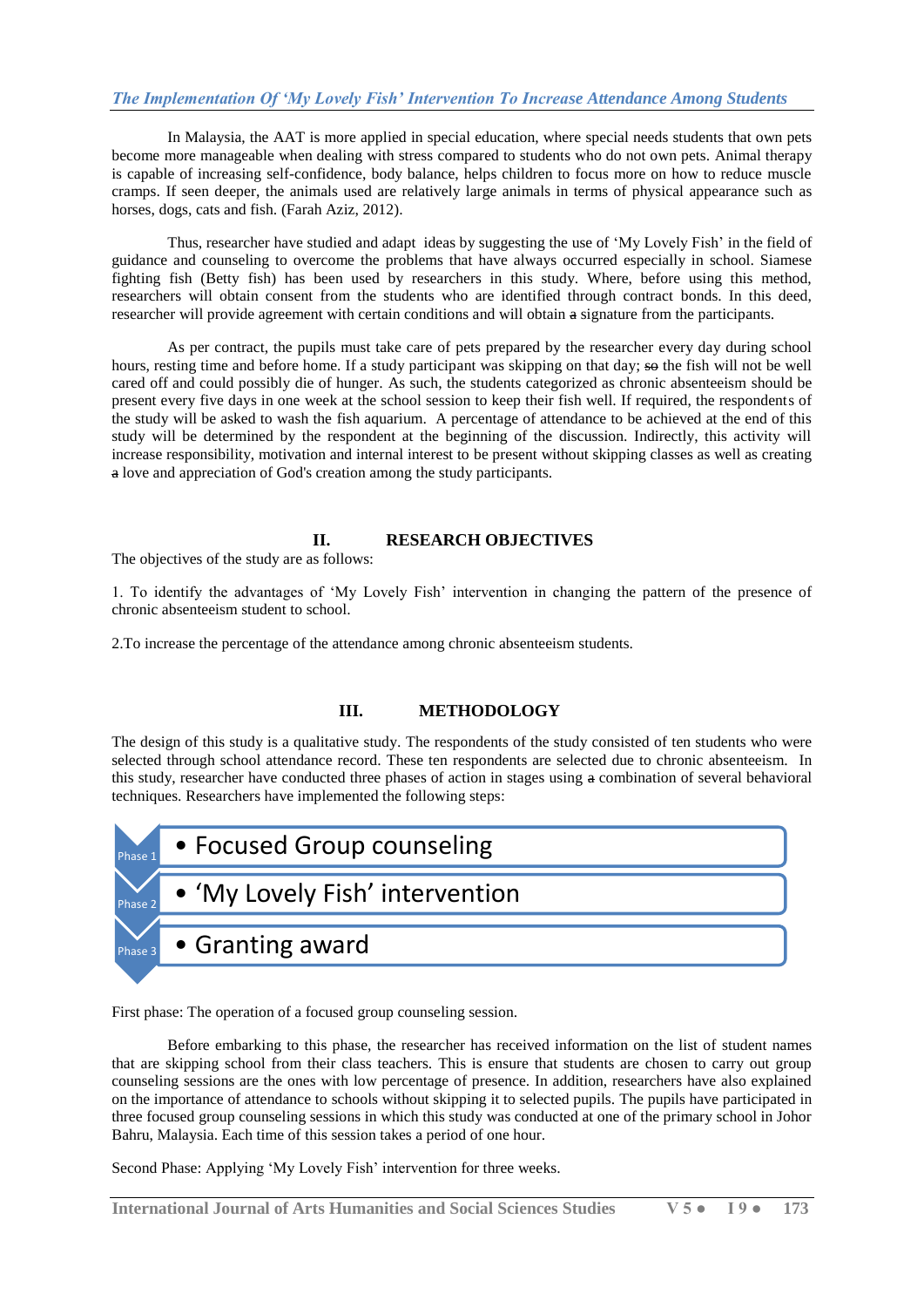A total of ten students who are categorized as chronic absenteeism were used as samples for the first and second phase. In advance, researcher have briefed on the use of this method so that the students are able to prepare and to be involved in this phase. Researcher has obtained agreement from the study participants through contract bonds which have the conditions and rules to be followed by participants. The implementation period for this phase is three weeks.

In this phase, the researcher use pets which are easy to be cared and in accordance with the level of interest of the students namely the Betty fish. As such, the student shall take care of the pets prepared by the researcher every day during the school. If, the pupils were skipping the day; then the animal (Betty Fish) will not be well cared for and it will be possible that the pet will die. Hence, students must attend every five days in a single week to school to keep their pet well. Indirectly, students will increase the internal motivation and interest to be present to the school without skipping and creating a sense of love and appreciation of God's creation. In this respect, the participants would be able to attend school daily and positive behavioral changes are expected to be seen at this stage.

## Third Phase: Granting award

In this third phase, researcher has been using reward techniques. This is an approach to a positive behavior that is easily implemented in schools. By using this method, the positive behaviors of the participants can be improved. Each time a student or a sample of studies behave well or shows positive behavior that is present to the school and to take care of his fish, then he or she will be rewarded as a positive enforcement. This activity was named as 'Get a t-shirt hooray'. A board with participants name code is provided. Researcher will use the origami shirt to include the shirt into the "Get a T-shirt Hooray" board. End of every week, researcher will award one origami t-shirt for whom presence to the school in 4 days and above. At the end of the study, pupils will be able to get gifts according to the number of origami shirts collected. The Board plays an enormous role in terms of motivating the students to change negative to positive behavior and create sense of responsibility. This has also had a great impact on the students' active involvement in class and at the same time increase the percentage of the presence of the chronic absenteeism students to school.

In this study, researcher has used three data collection methods for data collection purposes conducted on the skipping students. The following is a data collection method. The method used to obtain information regarding the level of change in the student behavior is observation, interview and document analysis.

## **IV. FINDING AND DISCUSSIONS**

#### **Findings on observation**

First of all, researcher has carried out unstructured observation before implementing the "My Lovely Fish" method. Researcher has made early observations by using the field note records to identify the issues of this study and to choose a sample study. Researcher has obtained ten samples from three specific classes in the school through observation method. Below are the results of the field note before the implementation of the study:

| Date/Week                 | 18/8 -22/8/2019 (Week 1)                                                                                                                                                                                |
|---------------------------|---------------------------------------------------------------------------------------------------------------------------------------------------------------------------------------------------------|
| <b>Time</b>               | First period on school days                                                                                                                                                                             |
| <b>Place</b>              | Ten year four classes                                                                                                                                                                                   |
| <b>Participants</b>       | All year four students                                                                                                                                                                                  |
| <b>Observation result</b> | Researcher has found that there are ten pupils consisting of four<br>different classes often skip the school. A total of ten pupils were<br>absent from the school consecutively and provide no reason. |

Table 1: Observation Field note before implementation of study

 The researchers conduct three focused group counseling sessions with selected samples, which is the first phase of the study. The researcher conducts structured observation using checklist to find out the reasons why they are skipping the schools. Below is the summary of findings on causes for skipping schools using the check list.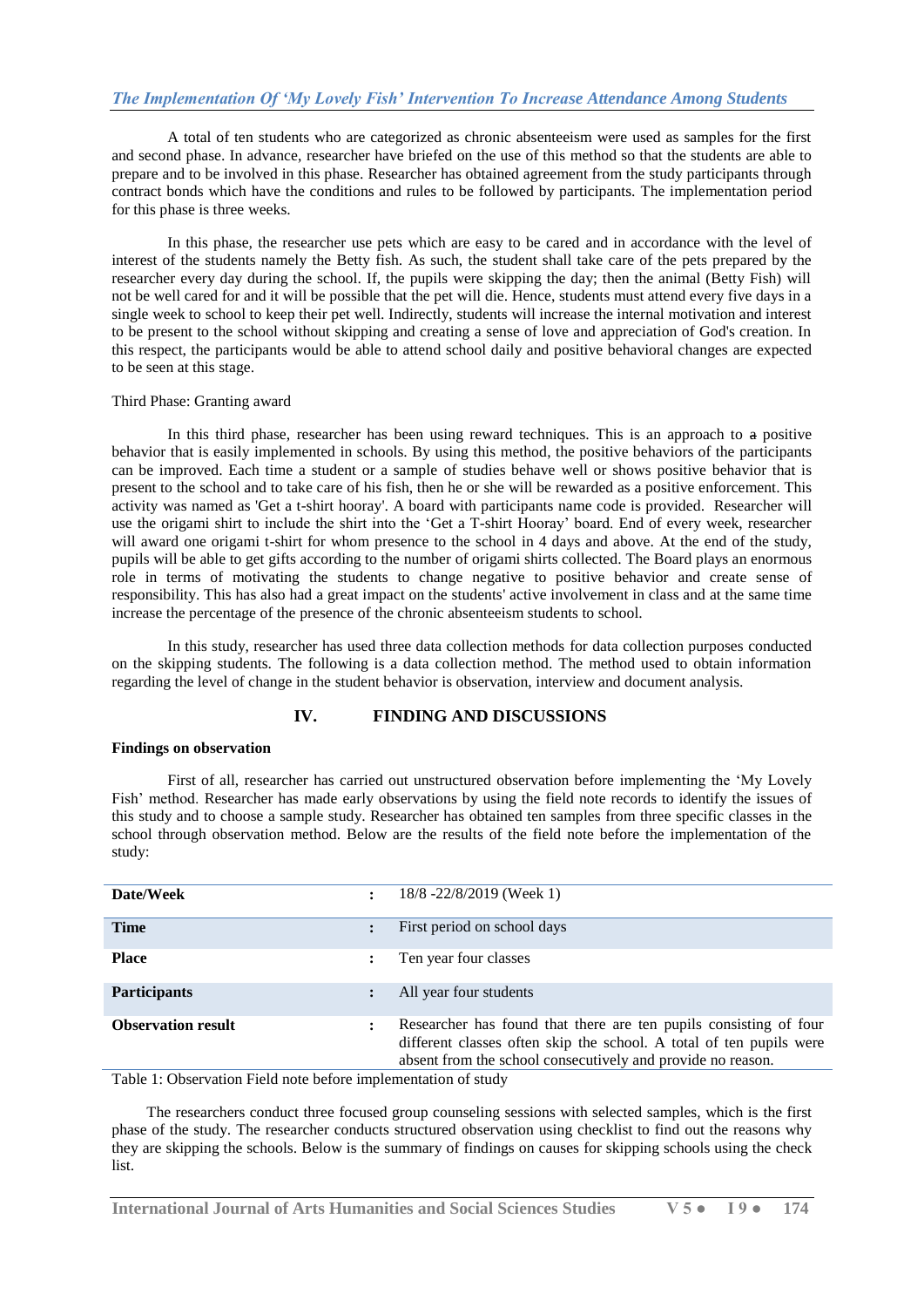| <b>CAUSES</b>      | <b>FREQUENCY</b> |
|--------------------|------------------|
| Self               | 28               |
| Friends            | 23               |
| Teacher            | 23               |
| Family             | 16               |
| School Environment | 23               |

## Table 2 : Summary of data from checklist according to causes and frequency

 According to the outcome of the frequency, among the causes of skipping school occurs are from the aspect of self. Through the checklist, it was found that a total of seven pupils from ten had stated that they were too weak in some subjects and three pupils were less involved in group activities in class; five pupils are embarrassed to teachers and their classmates. In addition, seven samples stated that they did not understand what teachers are teaching. A total of four pupils were saying yes to the late awake construct. When the questions are asked deeper, there was a pupil who stated that he had to help his mother at the food shop at late night and it made him difficult to wake up early in the morning to school.

For the second construct which is friend, six pupils stated that they were always interrupted by a friend in class, and faced misunderstandings with classmates. Six samples stated that they did not close to any of the classmates because they are new to the school. Researcher ask the reason of moving to the new school, and the sample stated that it is due to family issues. This gives an impact on researcher thinking because; friends play an important role in influencing one"s behavior especially at the young age.

For the aspect of teacher, samples stated that they do not like coming to school as there is a teacher who is always scolding them, the process of learning is boring, a fierce teacher, and some teachers who are always derogatory and often ignored the samples.

In addition, the family aspects have influenced someone to be involved in the school skipping problem. Three samples of study stated that they did not come to school as they did not paid the bus fare. Five samples have stated that the parents were divorced. Four samples stated that they were asked to take care of the younger siblings at home and some also stayed with (their) grandparents.

Furthermore, (the) aspects of school environment are also the cause of this problem. Based on the checklist findings, sample study stated that there was no interest to come to school for a number of reasons. Among them are lose interest to the class environments, unconducive classes and school rules that are too rigorous.

Researcher has used the field note records as evidence for observation method during "My Lovely Fish" intervention for three weeks. With this, researcher has determined the time and criteria to be observed such as attendance of samples to schools and to counseling room, behaviors and reactions of samples. The following are field notes throughout three weeks of 'My Lovely Fish' technique implementation.

Table 3 Field note for week one implementation of 'My Lovely Fish' intervention

| Date/Week                    | $\div$ 25-29/8/2019 (Week 1)                                                                                                                                                                                                                                                                                                                                                                                                                                                                                                                                       |
|------------------------------|--------------------------------------------------------------------------------------------------------------------------------------------------------------------------------------------------------------------------------------------------------------------------------------------------------------------------------------------------------------------------------------------------------------------------------------------------------------------------------------------------------------------------------------------------------------------|
| <b>Time</b>                  | $9.30 - 10.30$ am                                                                                                                                                                                                                                                                                                                                                                                                                                                                                                                                                  |
| <b>Place</b>                 | School counseling room                                                                                                                                                                                                                                                                                                                                                                                                                                                                                                                                             |
| <b>Observation</b><br>result | S1-Present 3/5 days in the first week and good pet care.<br>S2-Present 2/5 days in a week and less satisfying pet care. Only present on the first day and<br>last day in the first week. On the fifth day, the fish were dead, and researcher replaced with<br>new fish. Researcher asked S2 to attend the school every day to ensure the fish is healthy<br>and alive. Absent with no reason.<br>S3-Present 2/5 days of the week and less pet care as the fish is dead.<br>S4-Present 3/5 days of the week and fish care well. S4 also stated that the reason for |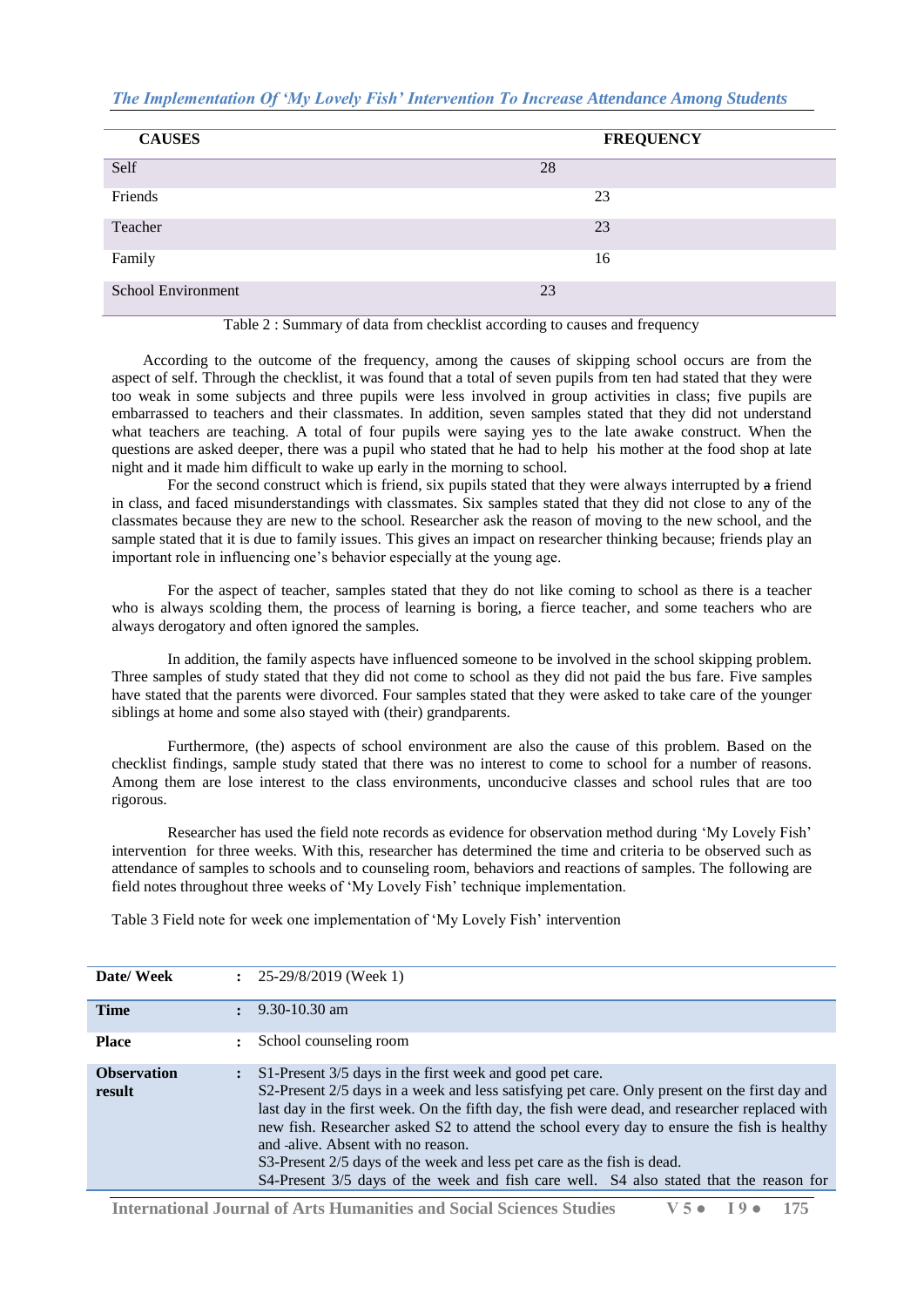| present for 2 days is because his grandfather had died.                                       |
|-----------------------------------------------------------------------------------------------|
| S5- Present 3/5 days in a week and fish care is quite satisfactory. S5 is only present to the |
| counseling room when called by researcher                                                     |
| S6-Present 4/5 days in the first week and fish care was very satisfying.                      |
| S7-Present 3/5 days in the first week and fish care was satisfied.                            |
| S8-Present 4/5 days in the week and fish care was very satisfying.                            |
| S9-Only present on first day and the fish has died.                                           |
| S10-Present 3/5 days and good pet care.                                                       |

In conclusion, during the first of "My Lovely Fish" implementation, no full attendance was recorded except on the first day. All samples were present on the first day because, researcher has stated about the activities that will be implemented throughout three weeks at the last counseling session. So, the matter attracted all ten samples to attend the first day of implementation of the intervention method. There are two samples that are present for 4/5 days, five samples are present three days and two people who only present for two days of the first day and on the fifth day, but unfortunately on the fifth day the fish died due to not enough food. A sample was present on the first day and his fish was found dead on the fifth day. The samples present to the school four days have got 'a t-shirt hooray'. Tokens are given to attract other samples to be present without skipping and as a reward.

Table 4 Field note for week two implementation of "My Lovely Fish" intervention

| Date/Week                 |                      | $\div$ 1-5/9/2019 (Week 2)                                                                                                                                                                                                                                                                                                                                                                                                                                                                           |
|---------------------------|----------------------|------------------------------------------------------------------------------------------------------------------------------------------------------------------------------------------------------------------------------------------------------------------------------------------------------------------------------------------------------------------------------------------------------------------------------------------------------------------------------------------------------|
| <b>Time</b>               |                      | $9.30 - 10.30$ am                                                                                                                                                                                                                                                                                                                                                                                                                                                                                    |
| <b>Place</b>              | $\ddot{\phantom{a}}$ | School counselling room                                                                                                                                                                                                                                                                                                                                                                                                                                                                              |
| <b>Observation Result</b> |                      | S1-Present 5/5 days in the second week and good pet care<br>S2-Present 3/5 days and good pet care.<br>S3-Present 3/5 days and good pet care.<br>S4-Present 3/5 days and fish well cared.<br>S5-Present 3/5 days and fish care is quite satisfactory.<br>S6-Present 3/5 days and fish care was very satisfying.<br>S7-Present all days and very satisfying fish care.<br>S8-Present all days and good pet care.<br>S9-Present 3/5 days and good fish care.<br>S10-Present 3/5 days and good pet care. |

In conclusion, during second week of implementation of the 'My Lovely Fish' intervention, four samples were present without skipping. Six more samples have been present for 3 days in this second week. All samples have shown interest to attend the school. Once in school, almost all samples come to the counseling room and to see their fish. The samples that present all days to school were getting ' a t- shirt hooray '. Tokens are given to attract other samples to be present without skipping and as a reward.

Table 5 : Field note for week three implementation of "My Lovely Fish" intervention

| Date/Week    | 8-12/9/2019 (Week 3)    |
|--------------|-------------------------|
| <b>Time</b>  | $9.30 - 10.30$ am       |
| <b>Place</b> | School Counselling room |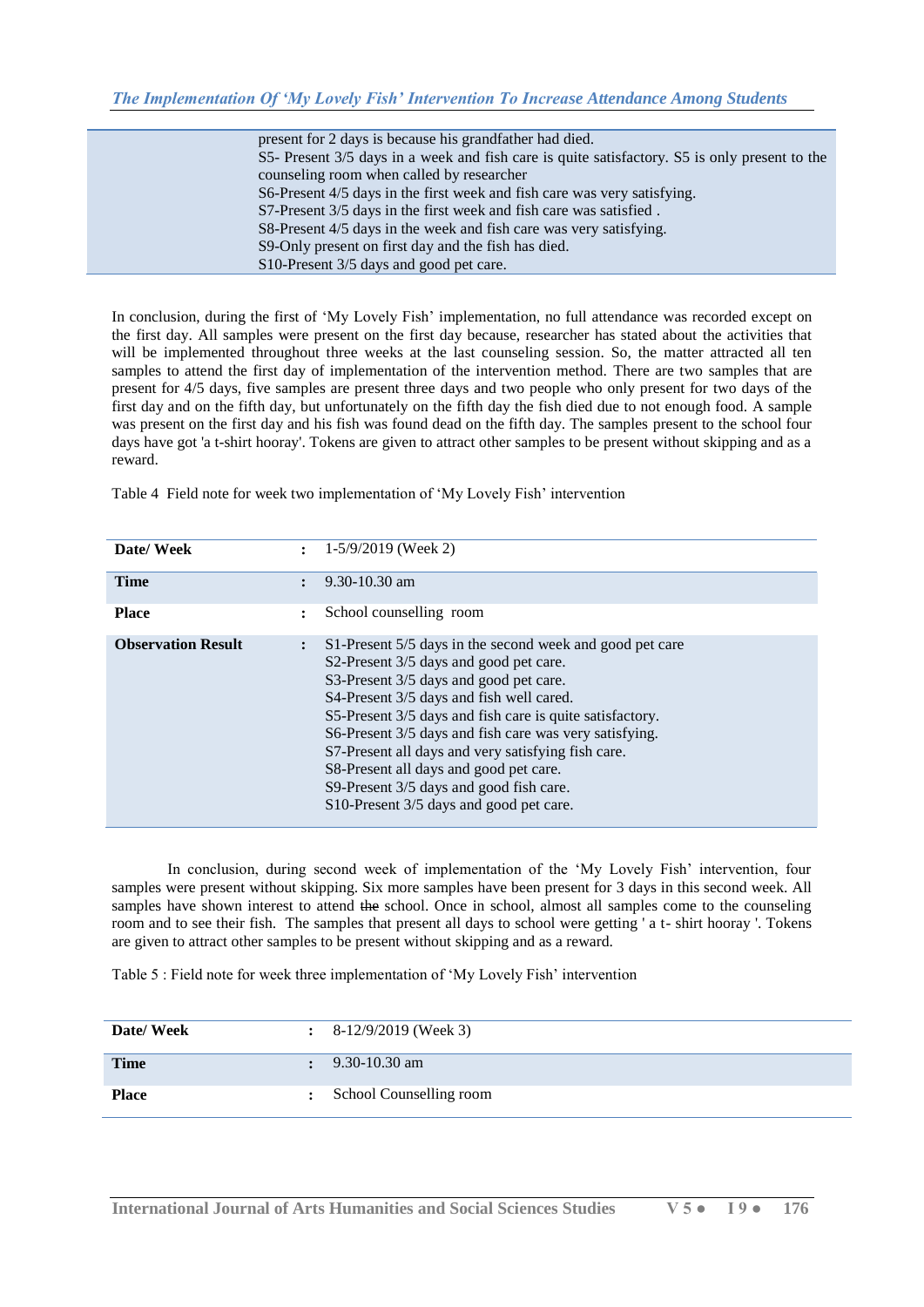| <b>Observation result</b> | $\ddot{\cdot}$ | S1-Present all days and good care of pet.<br>S2-Present 3/5 days and satisfied pet care.<br>S3-Present 3/5 days and good pet care.<br>S4-Present all days and very satisfied pet care.<br>S5-Present 4/5 days and good pet care.<br>S6- Present 4/5 days and satisfied pet care.<br>S7-Present all days and very satisfied pet care.<br>S8-Present all days and very good pet care. |
|---------------------------|----------------|-------------------------------------------------------------------------------------------------------------------------------------------------------------------------------------------------------------------------------------------------------------------------------------------------------------------------------------------------------------------------------------|
|                           |                | S9-Present 3/5 days and good pet care.<br>S10-Present 4/5 days and satisfied pet care.                                                                                                                                                                                                                                                                                              |
|                           |                |                                                                                                                                                                                                                                                                                                                                                                                     |

In conclusion, during last week of implementation of 'My Lovely Fish' intervention method, five samples were present without skipping. A total of 3 samples were present for four days and two samples were present for three days in the third week. All samples have shown interest to attend the school. Once in school, almost all samples went to the counseling room to see their beloved fish. The samples present to the five-day school were getting 'a t-shirt hooray'. Token are given to attract other samples to be present without skipping and as a reward.

Below is a summary table on samples attendance, level of pet care and feel of the samples for the implementation of 'My Lovely Fish' technique for three weeks.

Table 6: The comparative patterns of sample attendance within three weeks of implementation of "My Lovely Fish' intervention.

| Sample          | Week 1 | Week 2 | Week 3 | Pet care level | Total present | Total      | Feeling of |
|-----------------|--------|--------|--------|----------------|---------------|------------|------------|
|                 |        |        |        |                | days          | "Hooray T- | getting    |
|                 |        |        |        |                |               | shirt"     | rewarded   |
| S <sub>1</sub>  | 3      |        | 5      | very good      | 13/15         | 2          | happy      |
| S <sub>2</sub>  | 2      | 3      | 3      | good           | 8/15          | $\Omega$   |            |
| S <sub>3</sub>  | 2      | 3      | 3      | good           | 8/15          | $\Omega$   | -          |
| S <sub>4</sub>  | 3      | 3      | 5      | satisfactory   | 11/15         |            | satisfied  |
| S <sub>5</sub>  | 3      | 3      | 4      | good           | 10/15         |            | satisfied  |
| S <sub>6</sub>  | 4      | 3      | 4      | satisfactory   | 11/15         |            | satisfied  |
| S7              | 3      | 5      | 5      | very good      | 13/15         | 2          | happy      |
| S <sub>8</sub>  | 4      | 5      | 5      | very good      | 14/15         | 3          | very happy |
| S <sub>9</sub>  |        | 3      | 3      | satisfactory   | 7/15          | $\theta$   |            |
| S <sub>10</sub> | 3      | 3      | 4      | satisfactory   | 10/15         |            | satisfied  |

Based on the results of the observation method jotted on the field note record of the implementation of 'My Lovely fish' intervention method for three weeks, it can be concluded that initially on the first week; The samples were not very active and were still less interested in attending school. This condition can be seen based on their absences and poor pet care process. Researcher can see a positive behavior in the participants where they are willing to attend to the school and come to the counseling room to keep their pet well. The participants went followed the specific time given as they know that full attendance in a week and good animal care process will be rewarded. The situation was supported by two samples of studies (see table 6), which researcher found that efforts were taken by them when they did not receive rewards then they tried to attend and change the appearance of attendance throughout the second and third week. This is because; the sample of research believes that they can win gifts in the coming weeks if the full presence and the pets are well cared. This belief has resulted in forming a new behavior, which is continuing to be present to school that will cause changes to the school's attendance patterns. This process is repeated by the sample of the study throughout the three weeks and the result of the period to reduce the absence of pupils to school in the final week.

The comparative results of the field note to the implementation of "My Lovely Fish" intervention with regard to aspects in terms of attendance in the week, pet care as well as the participants' feelings when they get rewards have shown that the use of "My Lovely Fish" has increased the interest of pupils to attend the school without skipping. Therefore, the behavioral theory believes that one's personality will be formed by the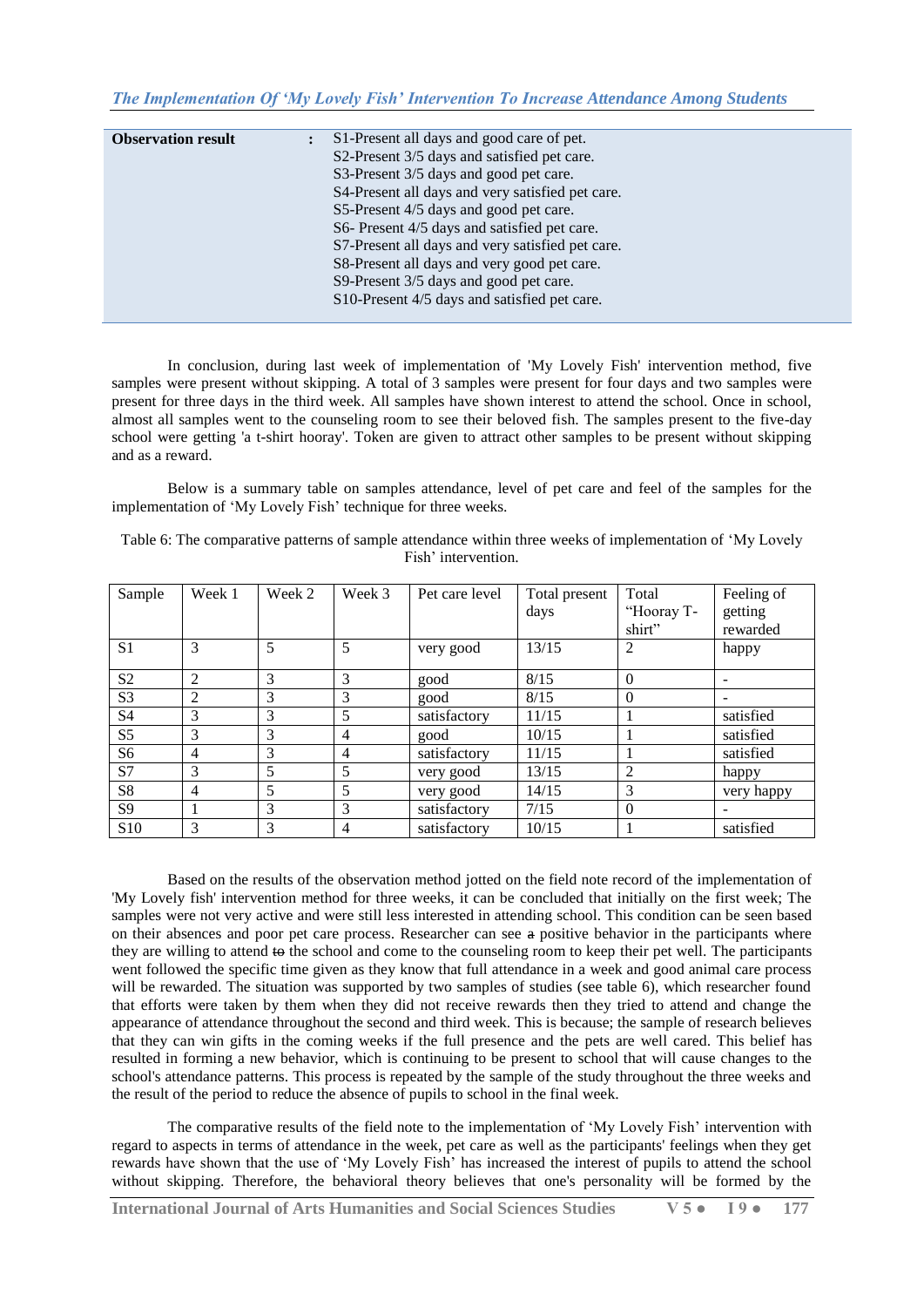experience (Hamilton, 2007) and fulfills the Thorndike learning law, which is the sample of study is prepared to engage in action, practice for three weeks and create a positive impact on the changing behavior.

#### **Findings through interviews**

To answer this study, researcher has used the interview method. The interview was conducted with class teachers before and after the "My Lovely Fish" method was implemented for identified samples. In addition, researcher has also interview all the selected samples after implementation of the intervention method. Talks between researcher and samples were recorded as transcripts. The interview methods were analyzed and all data collection was compiled according to their respective themes to obtain their perception on the chosen issues.

#### **The finding of interview with class teacher**

Researcher undertook an interview with class teacher to all samples of studies before and after action was executed. Researcher have chosen a semi-structured interview because it is very flexible and such conditions are able to provide space for a sample study to describe what to share with the requirements of the issue. Given that the samples were selected from three different classes, the interview was implemented with all three class teachers. Interview data analysis is discussed according to few themes such as opinion on school skipping, level of school skipping problem at school, time or phases where school skipping usually took place, causes that cause school problems and actions that have been taken to overcome the problem.

All three class teachers has stated that absenteeism is more to the deed of students in school where one is absent to school without acceptable reasons. One of the teacher even said that school skipping can be compared to infectious disease, which no medication but must be controlled before spreading to others. When questioning about the level of school problem in the school , all 3 teachers said that it has been increasing nowadays as the school students are vary from different aspects such as family background, socioeconomic status and some even have their own family issues that have been bothering them.

Referring to the third theme which is questioning about the time or phases which this school skipping problem happens, the teachers respectively answered that it is usually after midterm break and year end examination. This is because the exams are over and parents do not send their kids to school. Moreover, one of the teacher has stated that during first day of school which is Sunday, the number of absences do increase because parents who are working on all days are only available on Sunday and they mostly wanted to spend time with their children.

Meanwhile, the teacher also mentioned that some of the pupils still unaware of the importance of studies. They also stated that this issue happened due to poor family background, separated parents and some even could not afford to pay school bus fares. One of the teachers has said that some pupils' attitude and behavior such as being lazy should be treated to overcome this issue. They also mentioned some of the school activities that has been done to overcome this issue such as motivation talks, school 0% absenteeism program.

The researcher conducted an interview with all the same class teachers after the implementation of intervention. They showed satisfaction after the decrease in number of absence after the intervention. One of the teacher has said that this technique should reach more student until the school is able to achieve a target in the attendance list.

#### **Findings of interview with study samples**

The researcher conduct semi-structured interview with study samples after the implementation of "My Lovely Fish' intervention. This interview is to get some information about their feelings and actions to be taken after this.

Based on the interview, all the study samples have stated that they enjoy and feel delighted with the implementation of "My Lovely Fish" intervention in which the process involve living things and they are assigned to pet them well. One of the samples said that he was having fun coming to school because there is a fish to see and take care of. The study samples also stated that this activity is able to attract and pose a sense of responsibility. Researcher see that all the samples of the study require a school environment that can meet their interest and a hobby so that they can attend the school every day.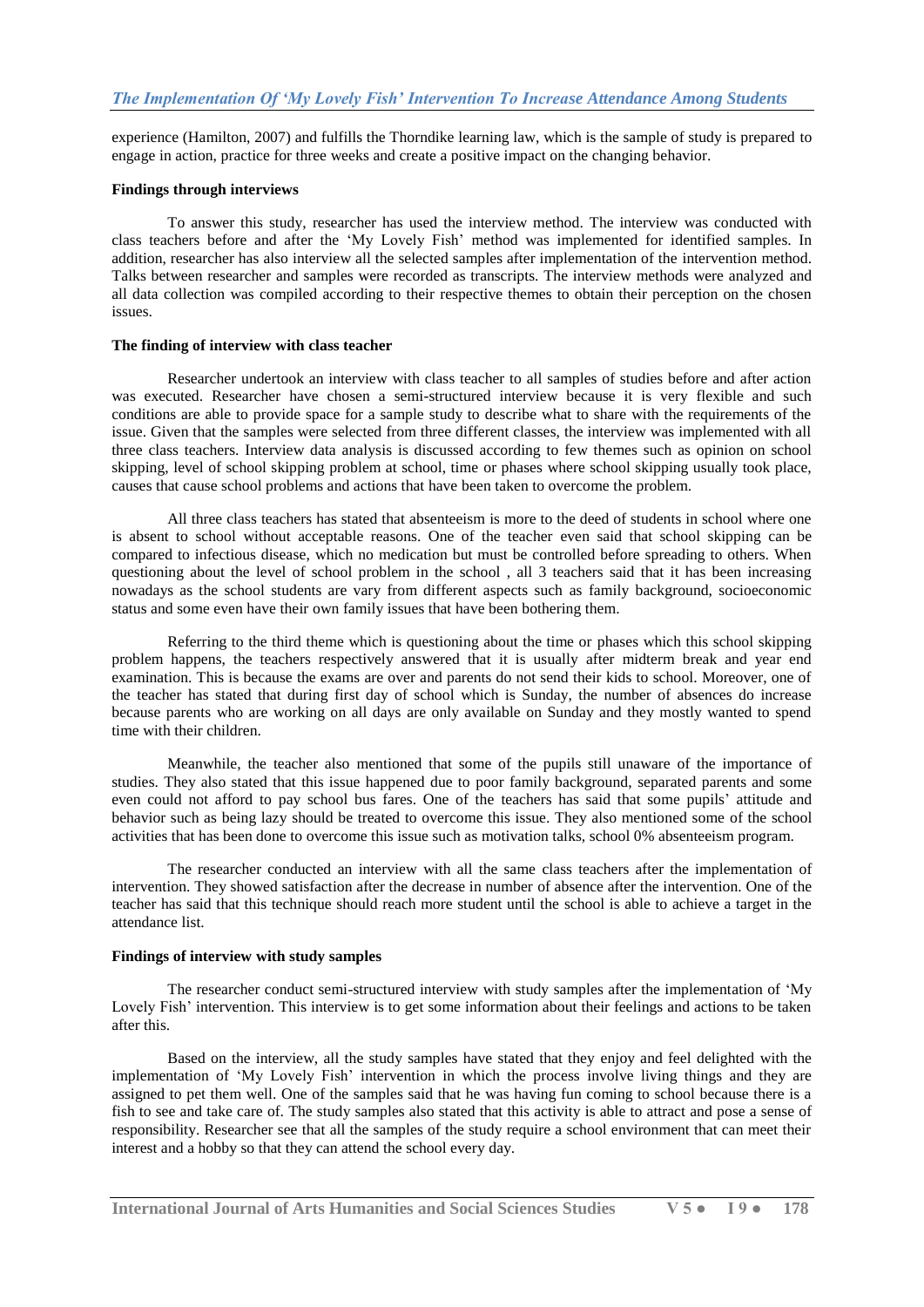Moreover, the study samples showed that they would try to come to school without skipping and will be actively involved in all activities carried out by the school in and out of the classroom. The use of "My Lovely Fish' in reducing the absenteeism is one of the means that it can meet the needs and interest of a student in school. In addition, there is a sample stating that for three weeks, he is present to school just to take care of his fish. However, he has also entered the classroom and followed a learning session. It is indirectly able to provide awareness on the importance of attendance to school without skipping.

Overall, researcher has found that the sample studies are tempted and can increase their interest to attend the school without skipping with the implementation of 'My Lovely fish' intervention method. This activity is able to change the study sample"s behavior to feel more motivated in attending school without skipping. With this, they will be prepared and practice to try new things to change a behavior and if the impact is good, then the behavior will continue and this process has fulfilled the Thorndike learning law (Melati Sumari et al, 2014).

Researcher has conducted document analysis to support the findings from interview and observation. The researcher has analyzed the attendance record book of the study samples to review the pattern of attendance with cooperation and help of respective class teachers. After analyzing the record book, researchers found that there were significant changes before and after the "My Lovely Fish" method was implemented to reduce the problem of skipping classes among primary school pupils. The following is the result of analytical records of students to school attendance.

| Week/<br>Sample | $(4 - 8/8/2019)$ | $\mathfrak{D}$<br>$(11-15/8/2019)$ | 3<br>$(18-22/8/2019)$ | Total days of<br>absence |
|-----------------|------------------|------------------------------------|-----------------------|--------------------------|
| Sample 1        | 2/5              | 3/5                                | 2/5                   | 7/15                     |
| Sample 2        | 3/5              | 3/5                                | 4/5                   | 10/15                    |
| Sample 3        | 2/5              | 2/5                                | 3/5                   | 7/15                     |
| Sample 4        | 3/5              | 1/5                                | 3/5                   | 7/15                     |
| Sample 5        | 4/5              | 1/5                                | 4/5                   | 9/15                     |
| Sample 6        | 2/5              | 1/5                                | 3/5                   | 6/15                     |
| Sample 7        | 4/5              | 4/5                                | 3/5                   | 11/15                    |
| Sample 8        | 2/5              | 3/5                                | 2/5                   | 7/15                     |
| Sample 9        | 3/5              | 3/5                                | 4/5                   | 10/15                    |
| Sample 10       | 3/5              | 3/5                                | 2/5                   | 8/15                     |

Table 7 Summary of attendance record for three weeks of study samples before implementation of "My Lovely Fish' intervention

Table 8 Summary of attendance record for three weeks of study samples after implementation of "My Lovely Fish' intervention

| Week/     |            | $\overline{2}$ | 3               | Total days of |
|-----------|------------|----------------|-----------------|---------------|
| Sample    | $(25 -$    | $(1-5/9/2019)$ | $(8-12/9/2019)$ | absence       |
|           | 29/8/2019) |                |                 |               |
| Sample 1  | 2/5        | 0/5            | 0/5             | 2/15          |
| Sample 2  | 3/5        | 2/5            | 2/5             | 7/15          |
| Sample 3  | 3/5        | 2/5            | 2/5             | 7/15          |
| Sample 4  | 2/5        | 2/5            | 0/5             | 4/15          |
| Sample 5  | 2/5        | 2/5            | 1/5             | 5/15          |
| Sample 6  | 1/5        | 2/5            | 1/5             | 4/15          |
| Sample 7  | 2/5        | 0/5            | 0/5             | 2/15          |
| Sample 8  | 1/5        | 0/5            | 0/5             | 1/15          |
| Sample 9  | 4/5        | 2/5            | 2/5             | 8/15          |
| Sample 10 | 2/5        | 2/5            | 1/5             | 5/15          |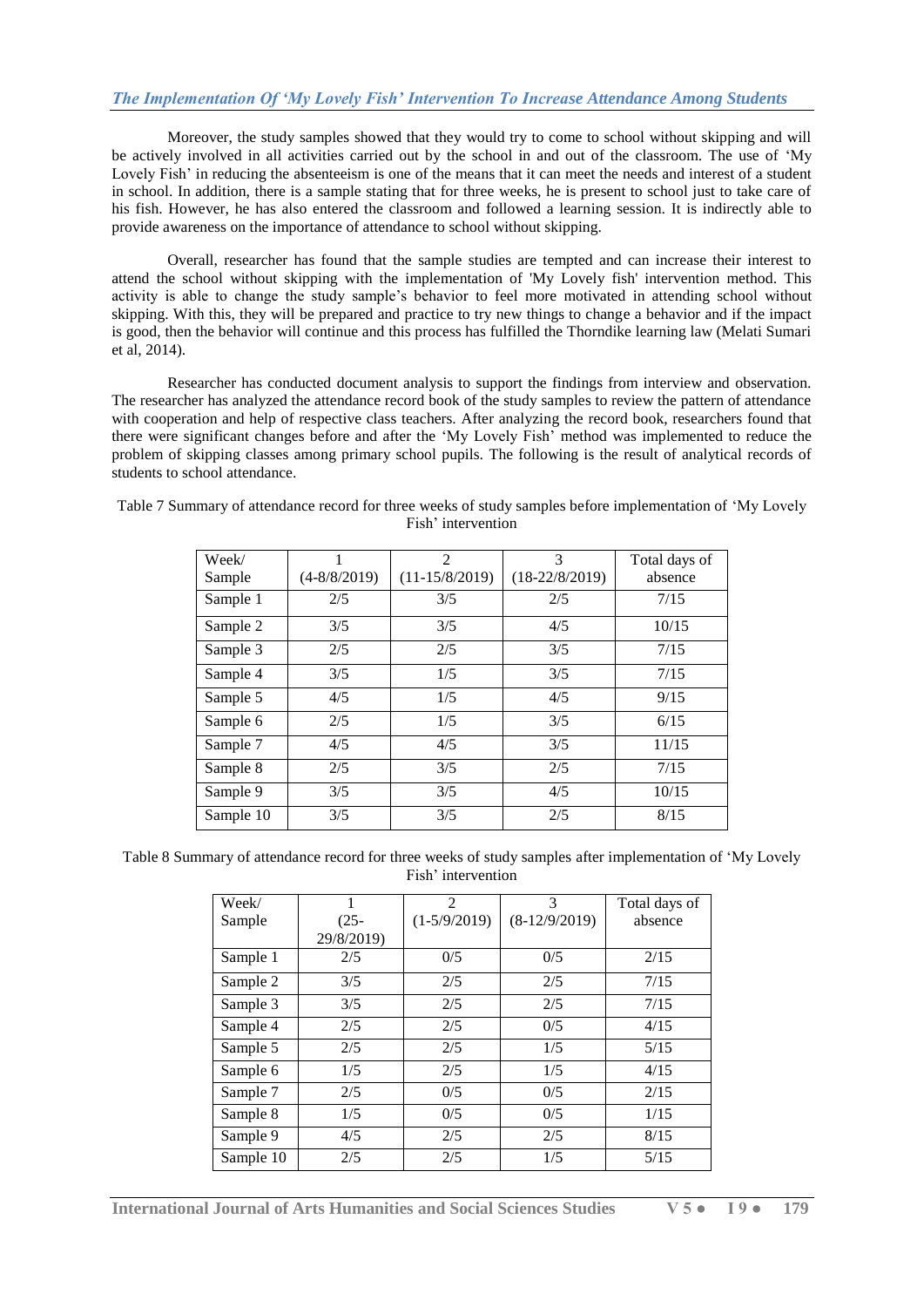| Total days of absence/ | <b>Before</b> | After |
|------------------------|---------------|-------|
| Study samples          |               |       |
| Sample 1               | 7/15          | 2/15  |
| Sample 2               | 10/15         | 7/15  |
| Sample 3               | 7/15          | 7/15  |
| Sample 4               | 7/15          | 4/15  |
| Sample 5               | 9/15          | 5/15  |
| Sample 6               | 6/15          | 4/15  |
| Sample 7               | 11/15         | 2/15  |
| Sample 8               | 7/15          | 1/15  |
| Sample 9               | 10/15         | 8/15  |
| Sample 10              | 8/15          | 5/15  |

Table 9 Comparative patterns of sample attendance within three weeks before and after implementation of "My Lovely Fish' intervention

Based on table 9, the number of days of absence before the implementation of "My Lovely Fish" intervention was higher than after the implementation. For example, total days of absence for sample 7 before were 11 days and after three weeks of implementation it reduces to two days in three weeks' time.

With all the findings, researcher found that the 'My Lovely Fish' intervention is capable of giving a boost to study samples to continue to attend the school without skipping. The findings were also a testimony of the present percentage of the sample of study to school before and after the 'My Lovely Fish' intervention together with the reward which is a highly effective behavioral form. The following is a comparison between the total days of absence in each sample within three weeks before and after the implementation of "My Lovely Fish' intervention in graph bar.



As we all are aware teachers act as an agent of socialization change in reducing this problem by bringing changes in student behavior (Ismail, 2018). According to *Ragbir Kaur 2005*, modification of behaviors can be defined as a plan to modify problematic behavior into a given goal with appropriate techniques. The implementation of "My Lovely Fish" intervention has actually increased the percentage of students' attendance which are poor before. This intervention is an idea that is adapted through Animal Assisted Intervention (AAI). The AAI or Animal aid intervention is a broad term that is now commonly used to describe the use of various animal species in various ways such as therapy, education and activities to benefit people by helping animals to promote the increase of physical, social, emotional or human cognitive function (Victoria, 2017).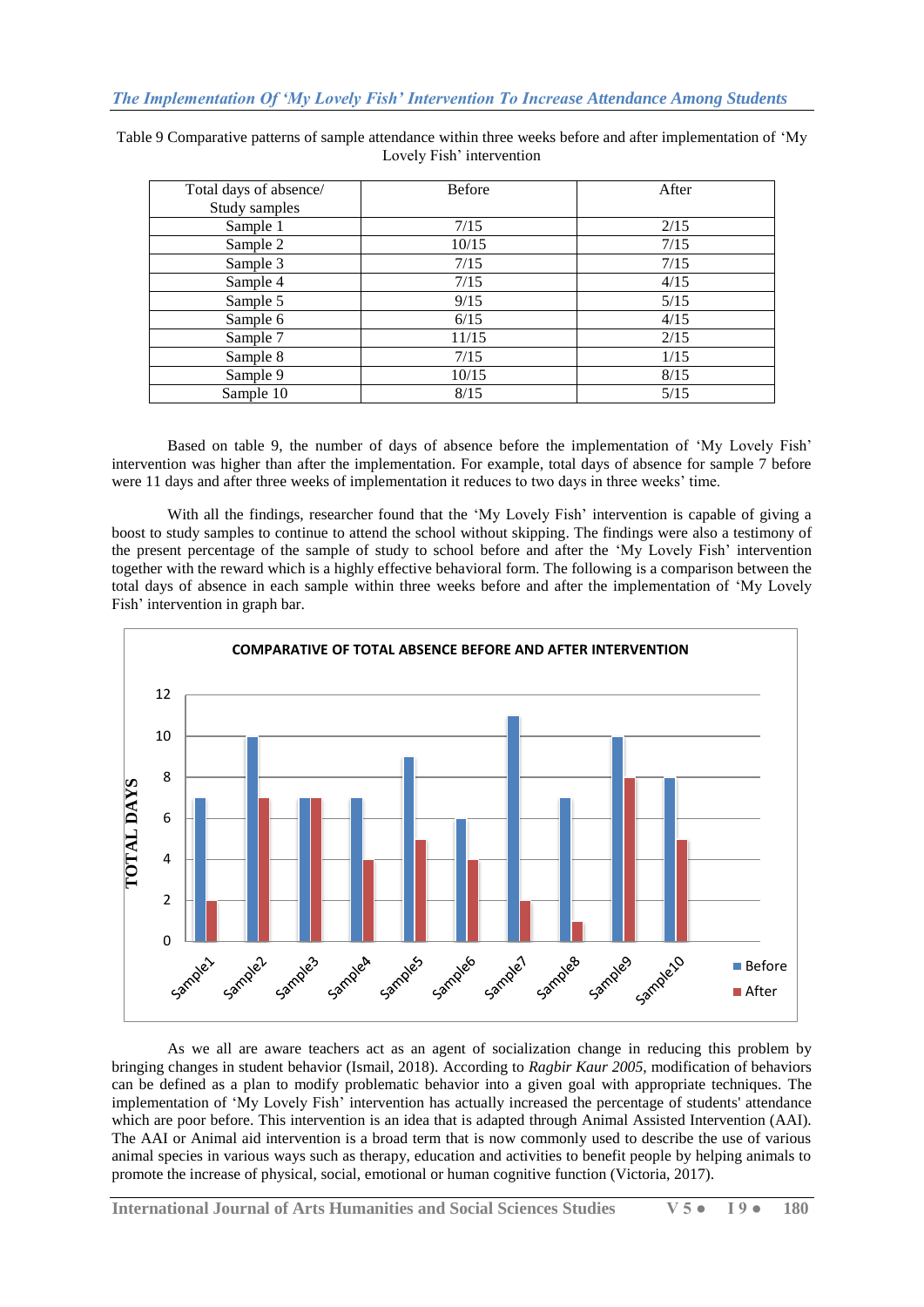As this study can bring positive changes to the attendance of students to schools, researchers and school counselors have been planning to continue this method with pupils with similar problems from other classes. According to the assumption of behavioral theory as set out in the Thorndike law, through the system of gifts, reward and assignment can help them to practice good behaviorism and change to betterment in order to increase the interest of the pupils in attending to the school without skipping.

## **V. SUGGESTIONS**

After undergoing this study by using "My Lovely Fish", researcher concluded that this way is useful to reduce the problem of skipping to school. The findings have also proven that the use of this intervention in accordance with three phases can attract the interest of students to attend the school without skipping. However, the proposed follow-up action is required in this study to enhance the effectiveness.

Therefore, researcher suggests that further studies are carried out in addition to the activities to reduce the problem of skipping in primary school pupils. It also suggested that the study was on the other hand by taking more participants from various districts or states to obtain the scope and results of different aspects of the culture and the student's environment which are consisted of various groups.

This study can also be expanded by means of interview or knowing the family members of the study participants. With this we can identify how the environment in home affects the behavior of a student that trigger the problem of skipping the school.

In addition, the "My Lovely Fish" intervention which has been implemented by the researcher involves a fairly high cost and the good care process. This is because researcher have used 12 Betty fishes as an action material given to ten participants separately in ten small aquariums. Through, the researchers have faced challenges to take care of the fishes in 10 small aquariums each day after the school's time ceased. Therefore, this will need to be reacted with a simple method which is to put all the fishes in one large aquarium so that the pet care process can occur properly and easily. Researcher also suggests that "My Lovely Fish" who use Betty Fish in this study can be replaced by other pets to suit the school environment.

Therefore, the researcher feel that the proposed suggestions will further enhance the effectiveness of "My Lovely Fish" to reduce the problem of skipping the school among students in primary school.

## **VI. CONCLUSION**

In conclusion, researcher have concluded that the use of "My Lovely Fish" is one of the tasks and rewards is an example of a positive preform that changes the sample behavior of the study, which is not always present to the school to the conduct of a trial to the school without skipping. According to Walgito (2002), the behavior is a person's response or reaction to external stimulation and internal stimulus, however, most of the behavior of the person in response to external stimulation environment.

### **REFERENCES**

- [1]. Abdullah Sani Yahaya. (2004). *Mengurus Disiplin Pelajar*. Pahang: PTS Publications& Distributors. Sdn. Bhd.
- [2]. Ang Jit Eng (2007). Pengurusan Disiplin Murid.Kuala Lumpur. PTS Profesional Publishing Sdn. Bhd.
- [3]. Azizi Yahaya, Shahrin Hashim, Yusuf Boon, How Lee Chan. Faktor –Faktor yang Mempengarui Gejala Ponteng Di Kalangan Pelajar Sekolah Menengah Johor. Fakulti Pendidikan. UTM. Retrieved from [http://eprints.utm.my/3961/2/AziziYahaya\\_ponteng.pdf](http://eprints.utm.my/3961/2/AziziYahaya_ponteng.pdf)
- [4]. Endenburg, N. (2010). The Influence of Animals on the Development Of Children. *International Journal of Enviromental Research and Public Health*, 190(208- 214).
- [5]. Farah Aziz. (2012). *Terapi untuk Murid Pendidikan Khas*. Dilayari pada April 01, 2019, retrieved from [http://terapikhas.blogspot.com/2012/04/terapi-](http://terapikhas.blogspot.com/2012/04/terapi-%20%09haiwan_05.html)
- [6]. Hamilton, V. M. (2007). *Human Relation the Art & Science of Building Effective Relationships*. New Jersey: Pearson Prentice Hall.
- [7]. Harits Hasnan Asyraf. (2018, Mac 21). Ponteng Sekolah Catat Rekod Tertinggi Salah Laku Disiplin 2017. *Berita Harian.* Dilayari pada Mac 01, 2019, from [http://www.astroawani.com/berita](http://www.astroawani.com/berita-malaysia/ponteng-sekolah-catat-rekod-%09tertinggi-%09salah-laku-disiplin-2017-171057)[malaysia/ponteng-sekolah-catat-rekod-](http://www.astroawani.com/berita-malaysia/ponteng-sekolah-catat-rekod-%09tertinggi-%09salah-laku-disiplin-2017-171057) tertinggi- salah-laku-disiplin-2017-171057
- [8]. Ismail, H. (2018). *Pembelajaran abad ke-21: Harapan, realiti dan cabaran.* Kuala Lumpur: Utusan.